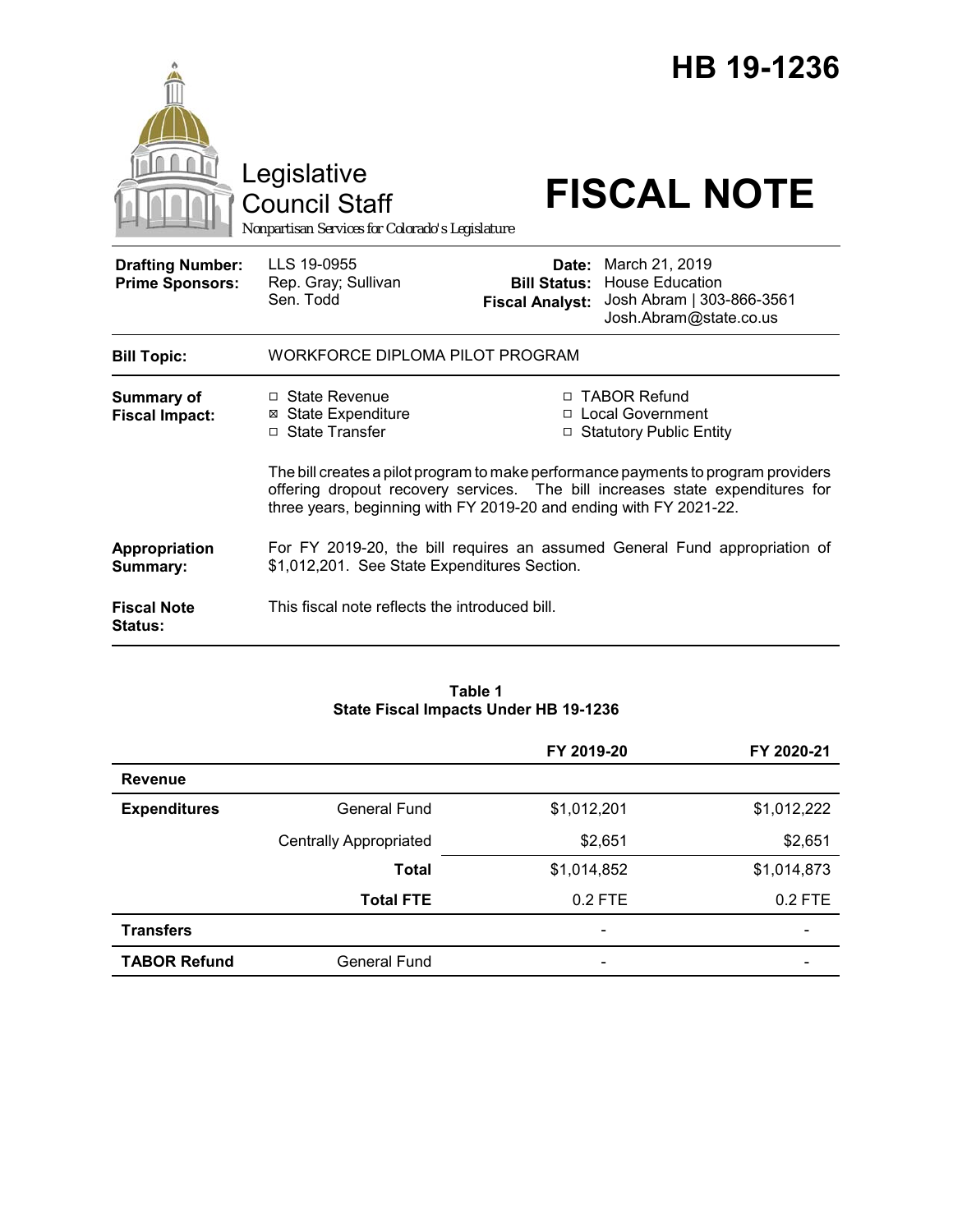March 21, 2019

## **Summary of Legislation**

The bill creates the Workforce Diploma Pilot Program in the Colorado Department of Education (CDE) to provide performance payments to qualified providers of dropout recovery services for eligible adult students who achieve specified educational milestones. No later than August 15, 2019, and each August thereafter, the CDE must issue a request for qualified providers to participate in the program. The bill specifies the criteria to qualify as a provider. The CDE must review provider qualifications and determine eligibility, and publish a list of providers that meet the necessary criteria. A qualified provider is eligible for program payments for educational outcomes achieved 30 days or more after the CDE publishes the list.

The CDE must disburse payments to qualified providers in specified amounts for completion or attainment outcomes by eligible students. For example, the program awards \$250 for completion of each half-credit earned, or for attainment of an industry recognized employment skills certification, and \$1,000 for completion of an accredited high school diploma. Providers may receive payments for services provided to students who are at least 21 years old, are a resident of the state, and are not receiving state-funded payments for the full cost of the same course or program for which a qualified provider seeks a performance payment. The total amount of payments disbursed to one or more qualified providers for completion goals by eligible students may not exceed \$7,000 per student.

Qualified providers must submit invoices to CDE for payments for student completion or attainment of the specified outcomes. Performance payments are subject to available funding; however, if available funding is insufficient to satisfy all invoices received by specified submission dates, the CDE must reduce all grant payments by the same percentage until the grant funding runs out. The CDE must publish monthly reports for qualified providers indicating the total amount of payments made and students enrolled. Qualified providers are also required to collect and report data on program participation and student outcomes, which must be listed and summarized in legislative reports by the CDE to the General Assembly. The program is repealed July 1, 2022.

#### **State Expenditures**

Total funding for the program is at the discretion of the General Assembly. This fiscal note assumes that the bill increases state expenditures by \$1,014,873 and 0.2 FTE in both FY 2019-20 and FY 2020-21; however, the General Assembly could choose this amount, or a different amount to appropriate for the program. New state expenditures are displayed in Table 2 and discussed below.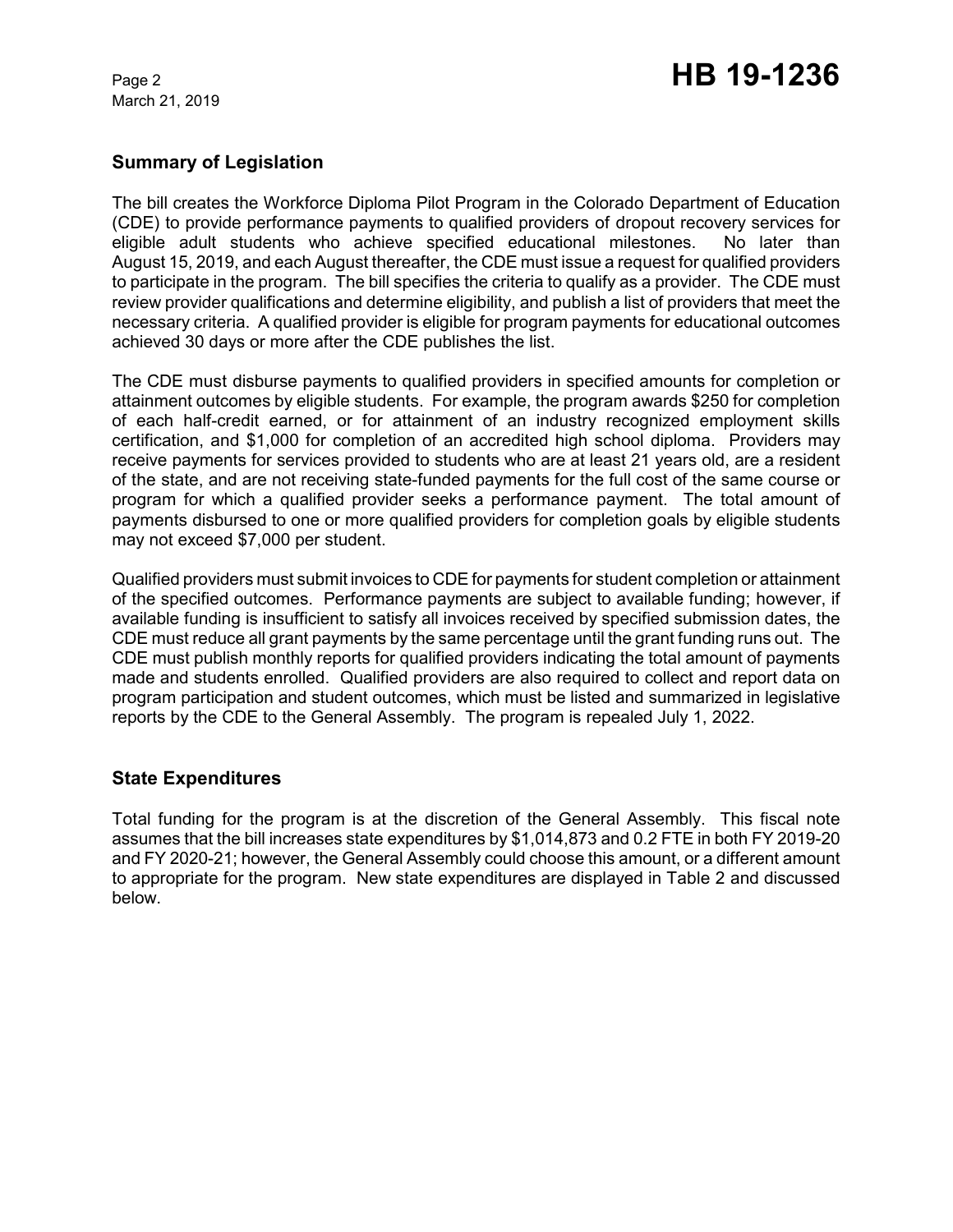|                                                    | FY 2019-20  | FY 2020-21  |
|----------------------------------------------------|-------------|-------------|
| <b>Department of Education</b>                     |             |             |
| <b>Personal Services</b>                           | \$10,009    | \$10,027    |
| <b>Operating Expenses and Capital Outlay Costs</b> | \$2,192     | \$2,195     |
| <b>Performance Payments</b>                        | \$1,000,000 | \$1,000,000 |
| Centrally Appropriated Costs*                      | \$2,651     | \$2,651     |
| FTE - Personal Services                            | $0.2$ FTE   | $0.2$ FTE   |
| <b>Total Cost</b>                                  | \$1,014,852 | \$1,014,873 |
| <b>Total FTE</b>                                   | $0.2$ FTE   | 0.2 FTE     |

**Table 2 Expenditures Under HB 19-1236**

 *\* Centrally appropriated costs are not included in the bill's appropriation.*

**Personal services.** The CDE will require 0.2 FTE in both FY 2019-20 and FY 2020-21 to develop a qualified provider submission and payment process, create and disseminate promotional materials, verify provider and student eligibility, verify specified outcomes, disburse payments, and provide program oversight and accountability. This is based on an assumed ten providers receiving performance payments.

**Performance payments.** There is limited information on the number of qualified providers operating dropout recovery programs, and the specific educational outcomes and attainment available from these programs for eligible students. The pilot program limits performance payments to no more than \$7,000 per eligible student. If qualified providers are able to deliver the specified outcomes or attainments up to the maximum available performance payment per student (\$7,000), \$1.0 million in program funding will provide funding to providers for up to 142 eligible students; however, the General Assembly may choose to appropriate a different amount for performance payments.

**Centrally appropriated costs.** Pursuant to a Joint Budget Committee policy, certain costs associated with this bill are addressed through the annual budget process and centrally appropriated in the Long Bill or supplemental appropriations bills, rather than in this bill. These costs, which include employee insurance and supplemental employee retirement payments, are estimated to be \$2,651 in both FY 2019-20 and FY 2020-21.

#### **Effective Date**

The bill takes effect upon signature of the Governor, or upon becoming law without his signature.

## **State Appropriations**

For FY 2019-20, the fiscal note assumes the bill requires a General Fund appropriation of \$1,012,201 and 0.2 FTE to the Colorado Department of Education. Actual funding is a the discretion of the General Assembly.